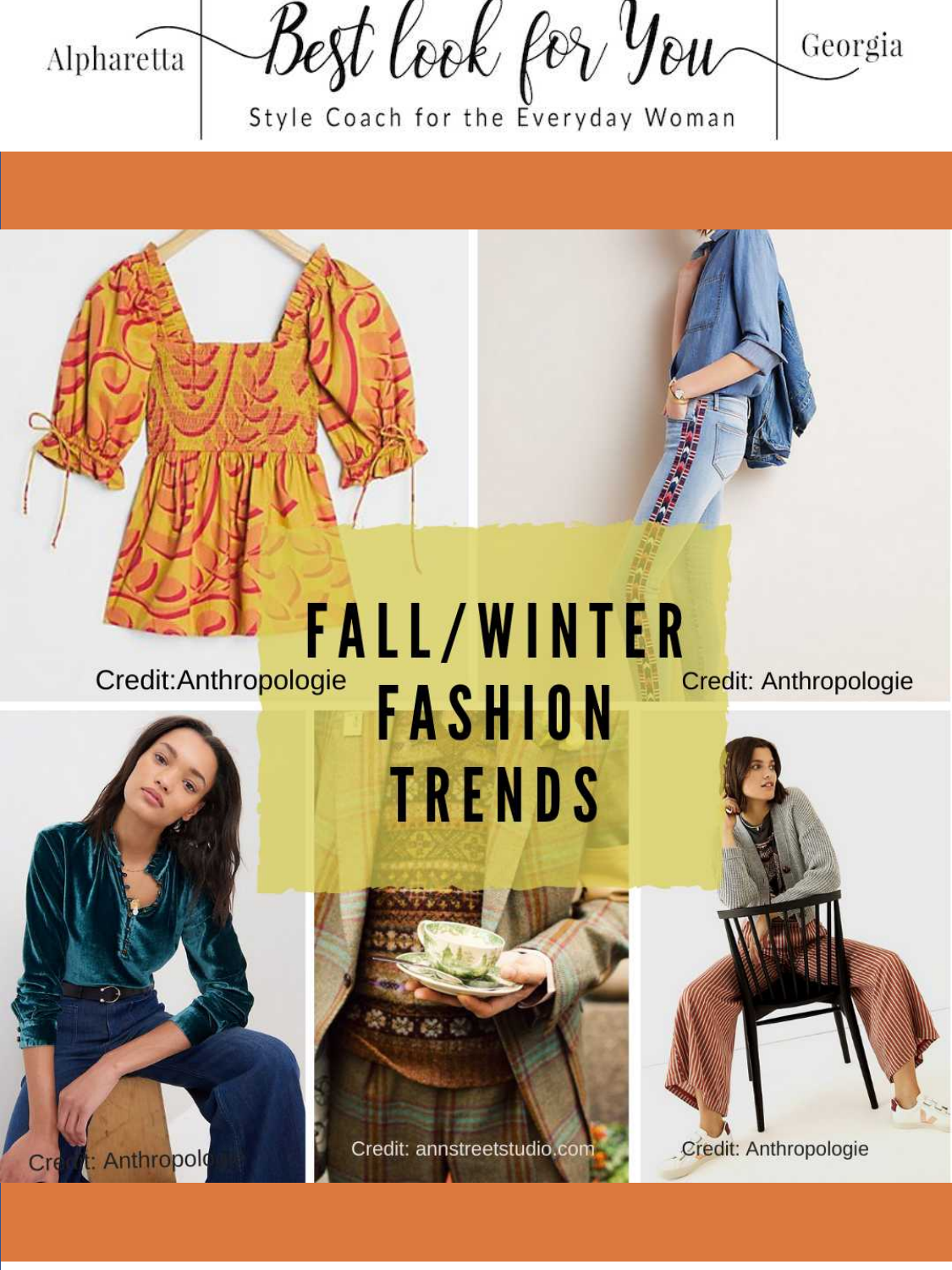# Hello dear,

Fall is essentially here ladies. With order and transportation delays, it's not too early to start thinking about your fall capsule.

I did venture out to Lenox Square in Atlanta, Georgia, local boutiques, Avalon and the shoppes around North Point mall. Fall is just beginning to creep in. and I found a lot of summer mark downs. Pantone colors Amberglow and Samba were the two fashion colors I consistently saw. I love the Magenta Purple and Green Sheen (which is basically a yellow - go figure.)

#### Here's your quick guide to my Fall Trend Report.

| <b>Fall Pantone colors</b>                    | p. 2  |
|-----------------------------------------------|-------|
| <b>Color Code to Pantone Color Match List</b> | p. 3  |
| Trends for tops                               | p. 4  |
| Trends for pants                              | p. 5  |
| Trends for dresses                            | p. 6  |
| Trends for completers                         | p. 7  |
| Texture trends                                | p. 8  |
| <b>Print trends</b>                           | p. 9  |
| Shoe trends                                   | p. 10 |
| <b>Accessories trends</b>                     | p. 11 |
| Blending trends into your outfits             | p. 12 |

Consult your color palette and Dress Your Shape eBook again before shopping to buy the right colors and designs for your best look.

If you haven't had a signature style appointment, you can find out more at BestLookForYou.com.

Linda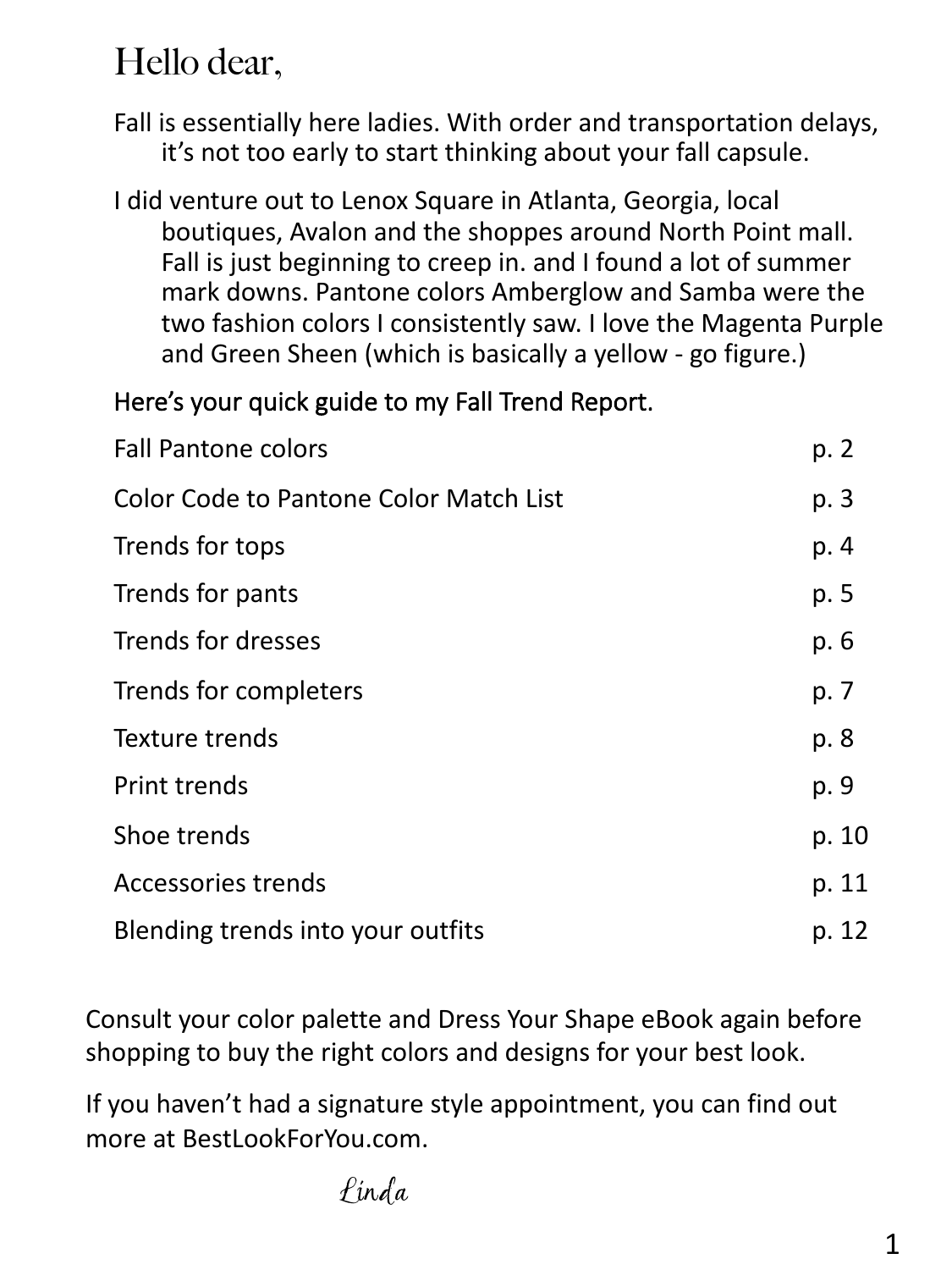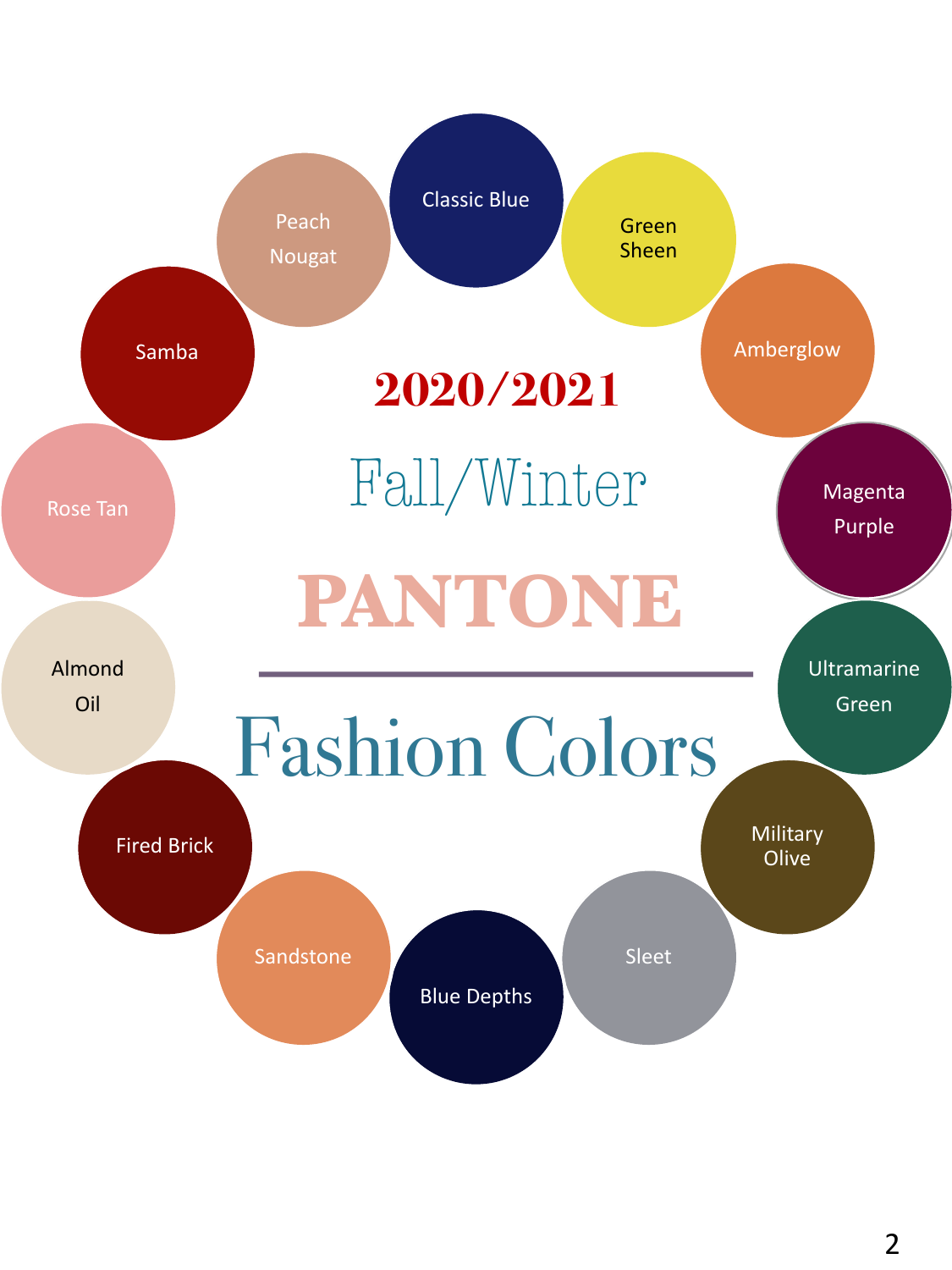

#### **WHO CAN WEAR WHAT COLOR?**

- 1. AMBERGLOW: Warm, Deep
- 2. SAMBA: Warm, Deep, Light, Clear, Soft
- 3. SANDSTONE: Warm, Soft, Light
- 4. CLASSIC BLUE: All
- 5. GREEN SHEEN (bright yellow): Clear
- 6. ROSE TAN: Light, Soft, Cool
- 7. ULTRAMARINE GREEN: Clear, Light, Cool, Deep

8. FIRED BRICK: Deep, Warm, Clear 9. PEACH NOUGAT: Light, Soft, Warm 10. MAGENTA PURPLE: Cool, Clear, Light, Deep 11. ALMOND OIL: Warm, Soft, Deep, Light, Clear (white is better but can do this soft ivory) 12. BLUE DEPTHS: All 13. SLEET: ALL 14. MILITARY OLIVE: Warm, Deep, Soft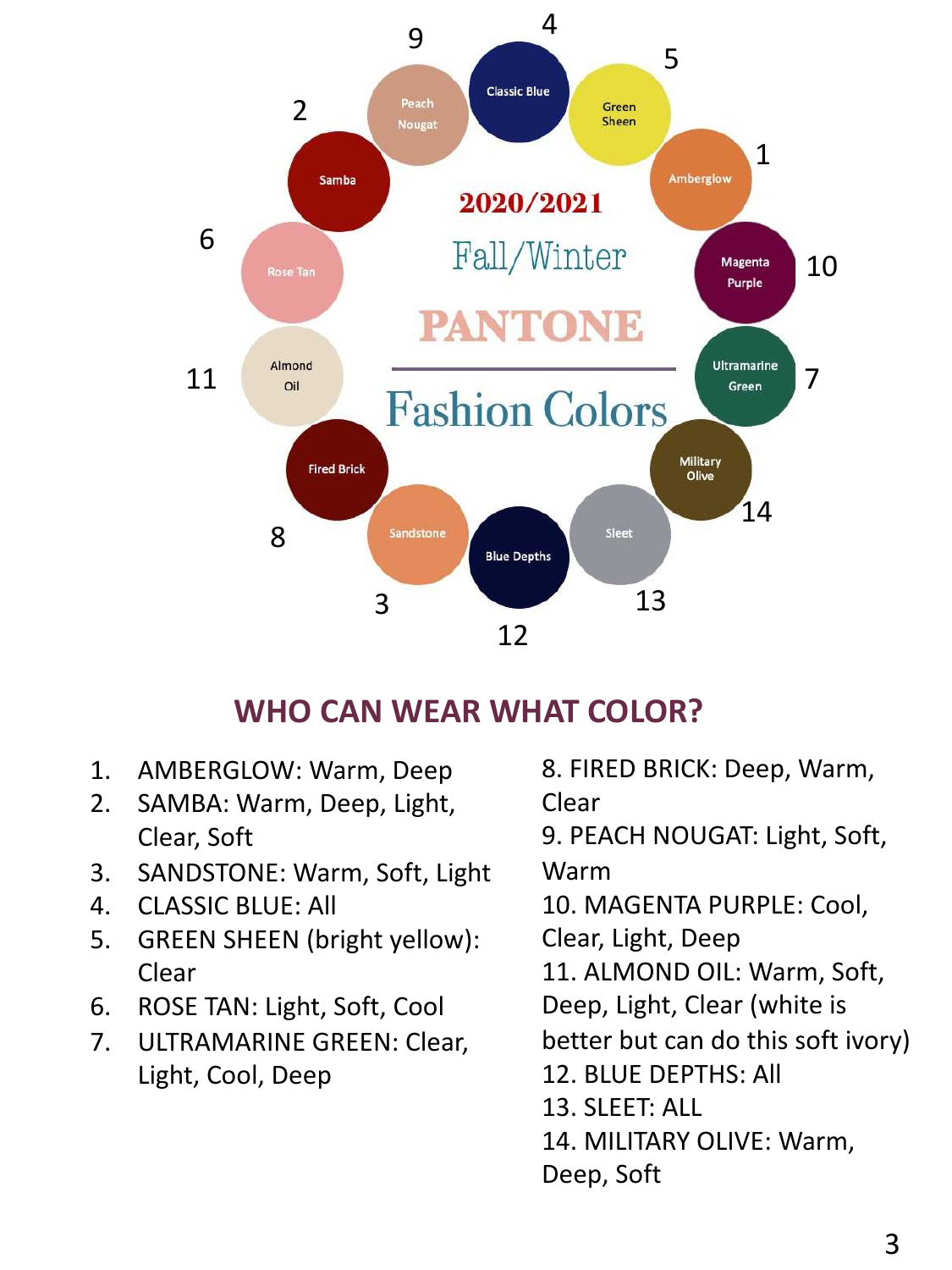### TOP OFF YOUR DAY

With special ingredients like ruffles, puffy sleeves, fringe trim (not just the leather hippy kind, but eyelash short fringy texture, or long silky fringe).

It's still all about the sleeves when it comes to tops. Look for mixed patterns on sleeves, bell sleeves, fringe, elbow length puff sleeves (like my Princess Diana style wedding dress – poofy)

Graphic Tees - pair with stripe pants or jeans and a cropped chunky sweater with big buttons.

I also saw quite a few tops with smocking in the bodice. I love the look but it tends to rise up with movement if the stretch smocking is carried all the way to the waist and stops there.

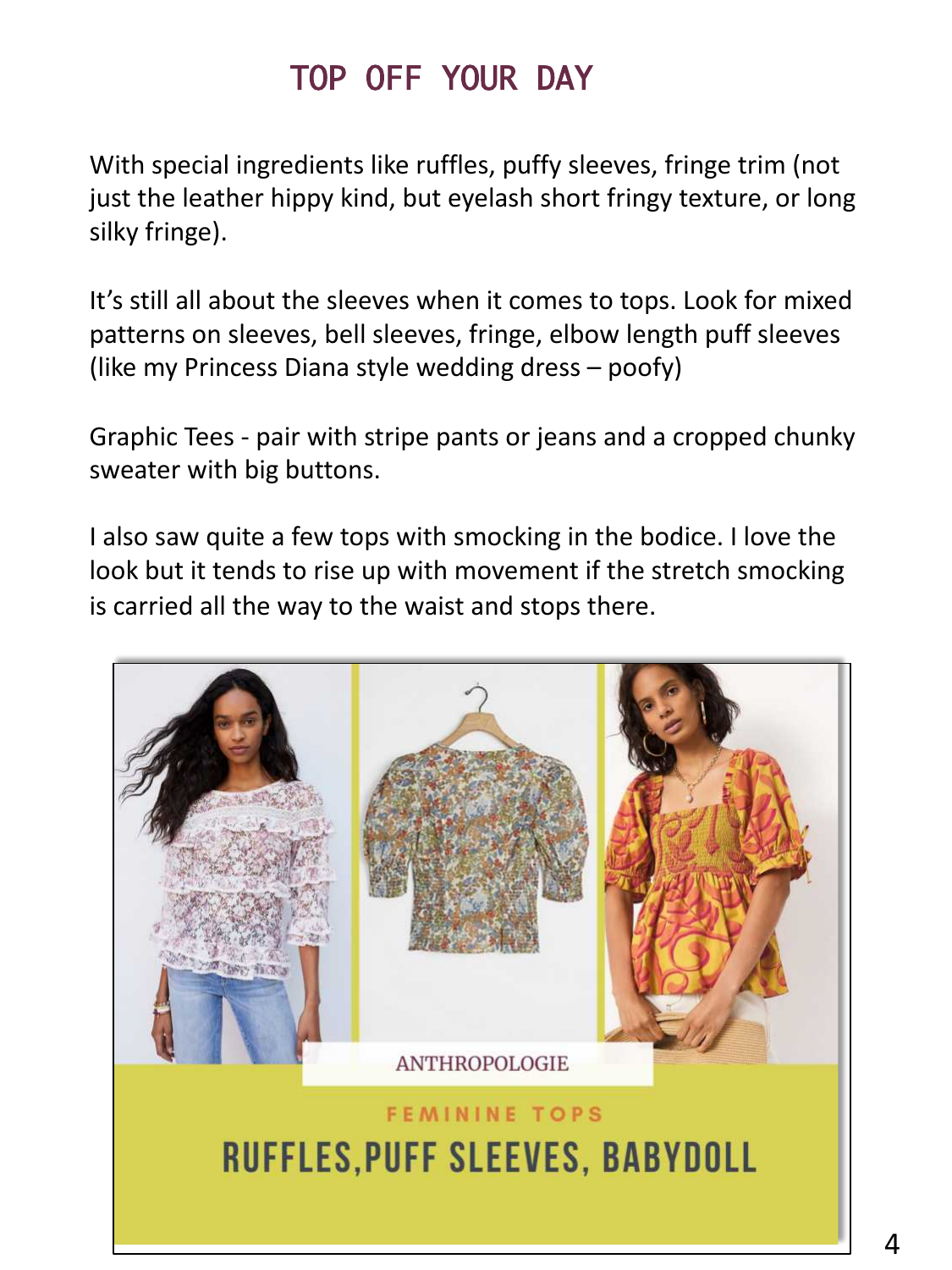## PANTS = BRITCHES = DRAWERS (southern speak)

Joggers are increasing in popularity because of their versatility. Change the outfit from day to night in 5 minutes. Sneakers  $\rightarrow$  Heels or wedges, Graphic Tee  $\rightarrow$  Silk blouse, Tousle the hair, Quick perfume spray and you're ready for an evening date.

Jeans: look for faux leather, stripe on the outside seam, button fly, and mom jeans (do NOT feel compelled to repeat this 1980s trend as they flatten most butts like a pancake.)

Frayed hems, wide leg cropped pants (not flattering on most women under 5'8"), baby boots (universally flattering), flare legs, and trousers are still on trend.

Leggings can fall into the no-style category, but can be styled as Athleisure similar to joggers.

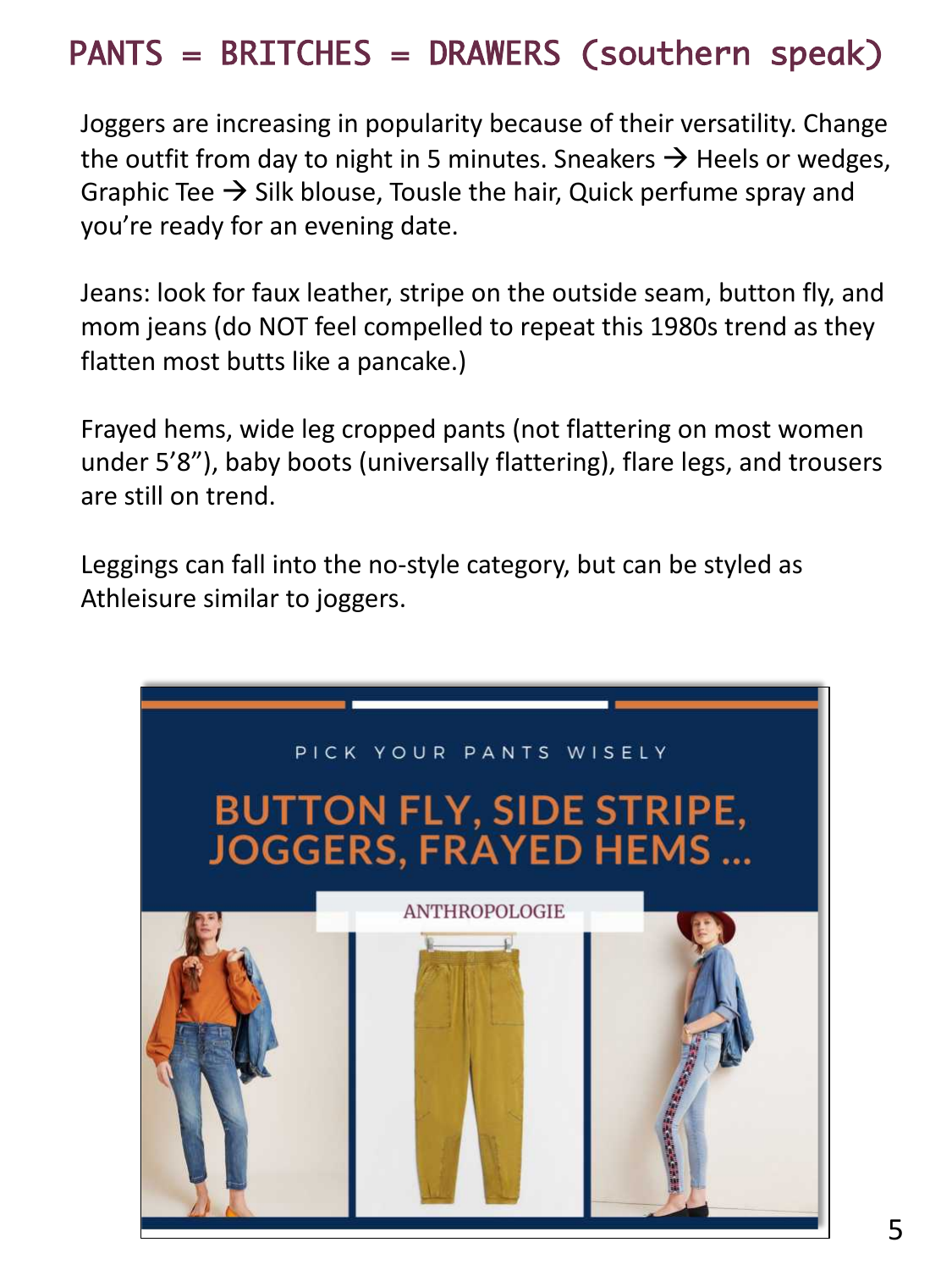## DRESS IT UP BUT KEEP IT SIMPLE

How can one piece  $-$  a dress  $-$  be so easy but give the impression of being so 'dressed up' even you pair it with sneakers.

Button front shirt dresses, sheath dresses, poofy and other sleeve details, sweater dresses (not great for most over 40 body shapes), and wrap dresses (flattering for most body shapes) in florals and animal print, among others.

The baby doll dresses tend to be very short, but you can also find them in a longer length, like this one, below left, from Anthropologie.

The drop waist is a new trend in dresses, skirts, and even pants, but *skip it if you have belly fluff*. The prairie dress is still in and looks fantastic paired with a felt or wool brim hat and boots.

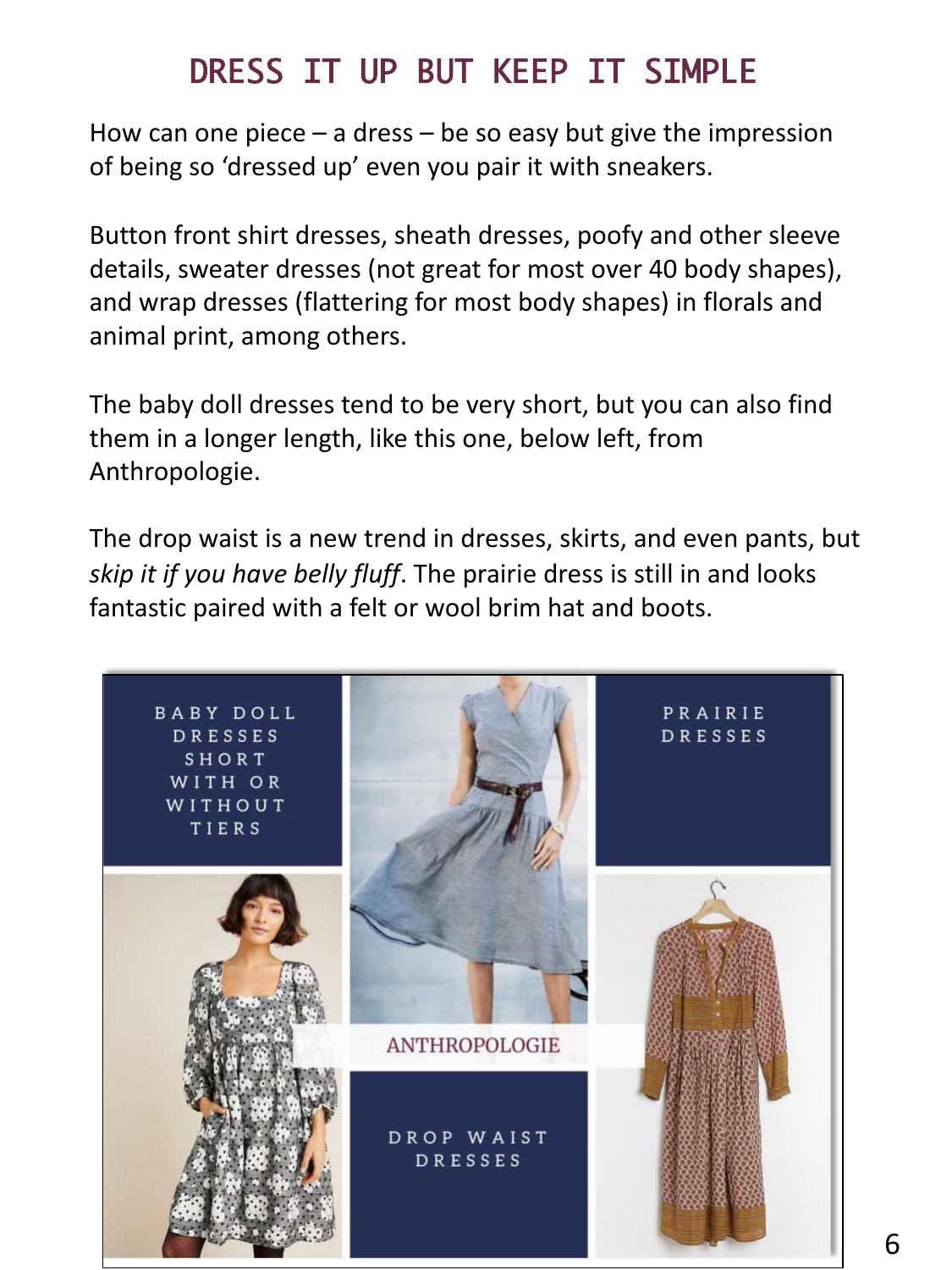# COMPLETE THE LOOK

With a *chunky knit cardigan*(long or cropped), *moto style jacket* (in faux leather and all colors), or *blazer* to notch up your outfit. Capes and shawls.

*Metallic finishes* in various colors, colored leather, fringe trim, tweed, plaid, checks.

You'll still see *long kimonos* and *waterfall lapels*, but added to the mix are *short cropped jackets* and chunky knit cropped sweaters with big buttons.

If you have belly fluff these cropped styles *can still work for you* if you wear them open and with a layer underneath that doesn't cling to your belly.



Cool looks to try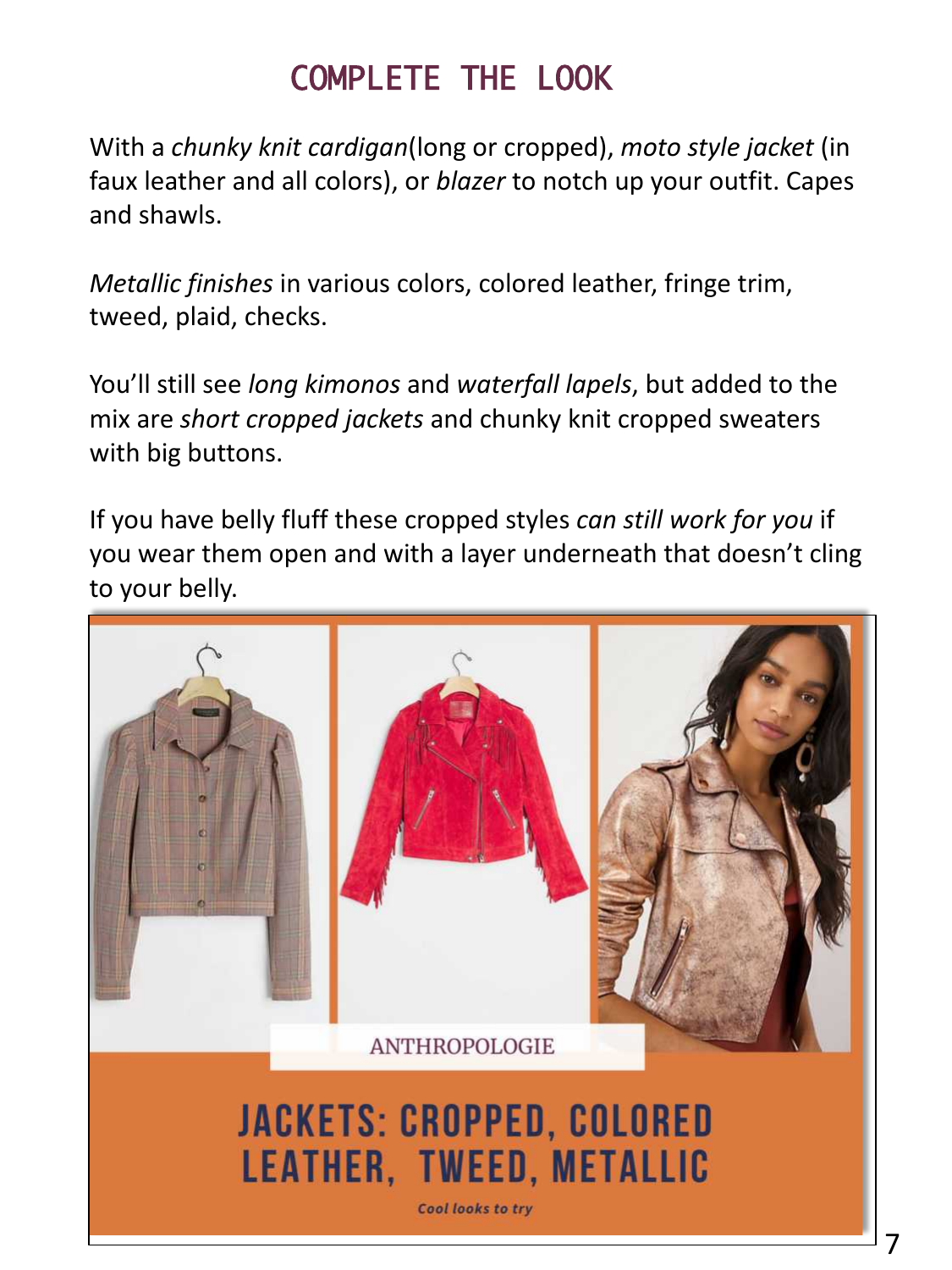### TOUCHING TEXTURES – SO SCRUMPTOUS

When wearing solids, texture texture texture to keep it interesting.

Velvet at Christmas is just about irresistible. Consider buying early for the holidays due to shipping delays with Covid-19.

Faux or genuine leather anything – skirts, jackets, leggings, dresses … with fringe.

Faux fur and shearling even if just a trim, in neutrals or colors. Metallic colors give a slick oil finished look.

If you prefer an effortless chic look, create outfits with two pieces instead of three, in solids with interesting textures.



Great finds for fall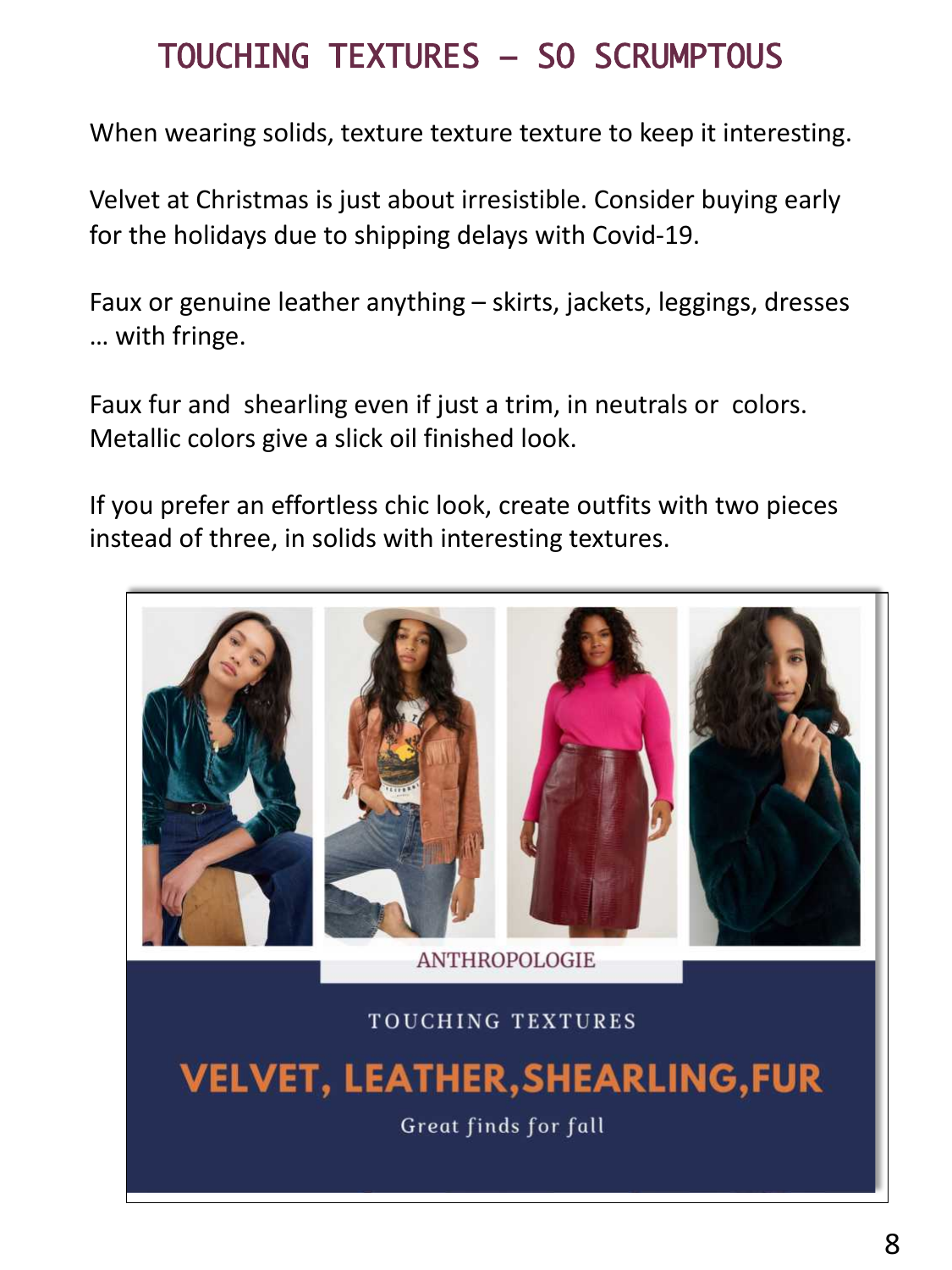# POWER PRINTS FOR THIS SEASON

Scale your print size to your frame size.

Prints with a lot of background and a spread out pattern will enlarge the area it is on. Close together prints without as much background tend to shrink the area it is resting upon.

#### **Prints to consider adding this season:**

- Animal print, especially snake print in neutrals or fun colors (like the clutch below),
- Tweed, houndstooth, check or plaid
- Stripes or geometrics
- Camouflage
- Florals don't go too tiny or it will enlarge your frame and look little girlish.

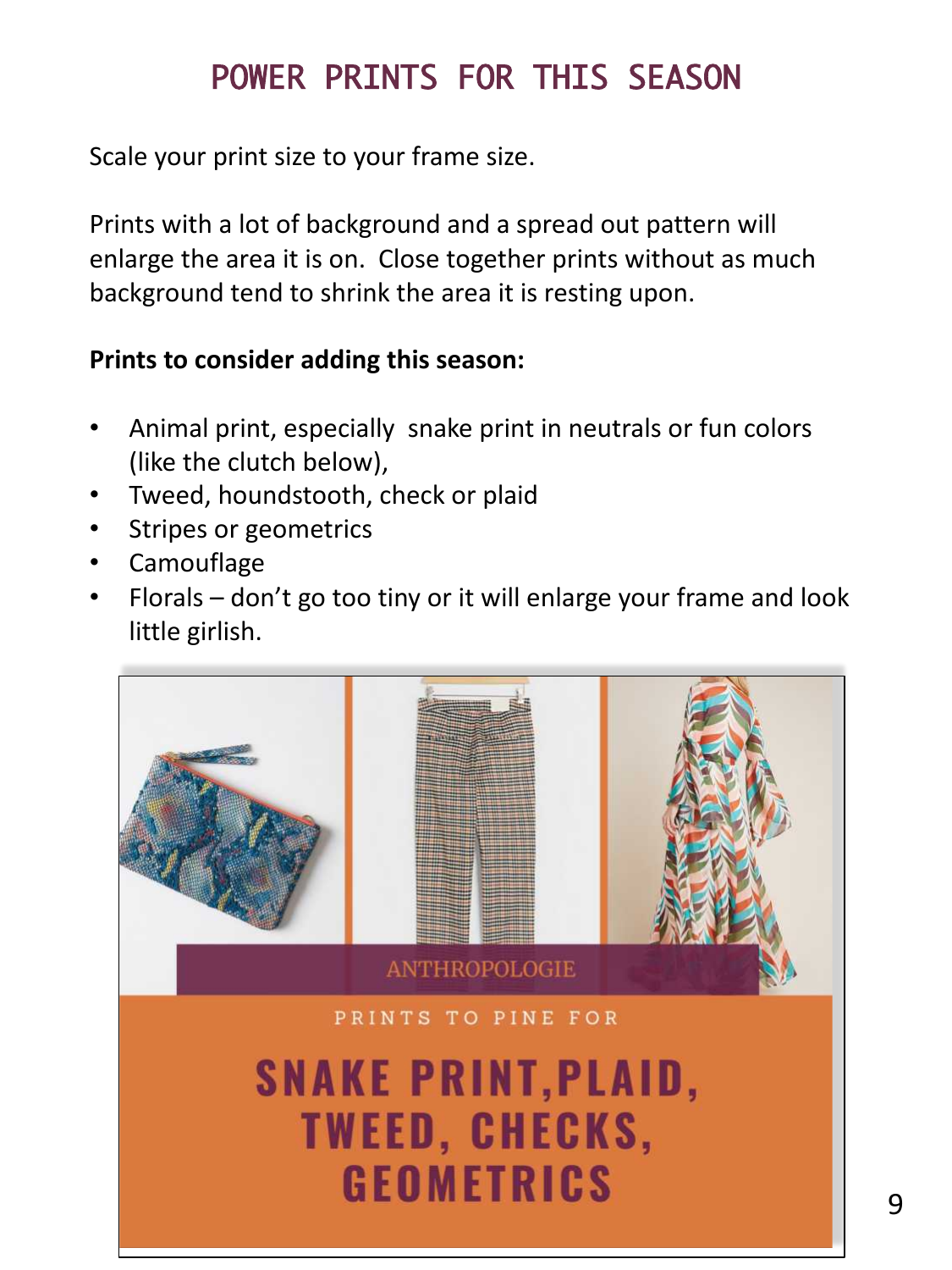### WALK WITH ME IN STYLE

I was convinced over the knee boots were out. WRONG. They are still strong as a trend. Now available in flats or low heels, making them more practical for every day wear. If you have short legs and a longer torso, walk right past this trend.

Boots will be available in colors not just neutrals or white. Consider a taller ankle boot when wearing the shorter cropped pants as a warmer option to flats.

Platform loafers will also be in fun colors (below from Anthropologie in about 5 colors.) Clogs (with chain trim – how cute!), mary janes, white sneakers, animal print flats, heels, boots (anything), mixed pattern sneakers, wedge sneakers.



OVER THE KNEE BOOTS, COLORED BOOTS, FANCY HEELS, CLOGS,

**PLATFORM LOAFERS**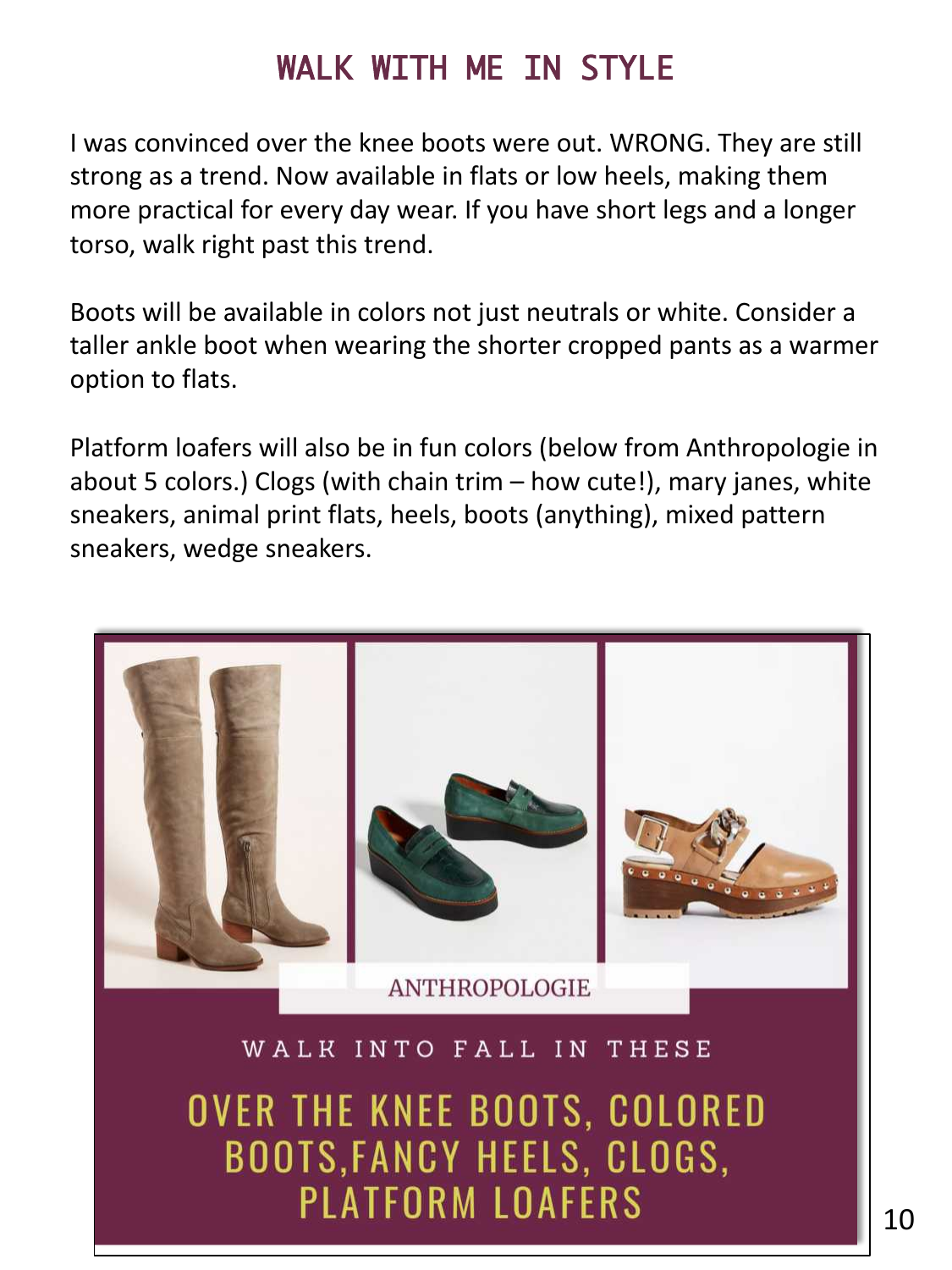### SPEAK WITH AN ACCENT

Your accessories accent your outfit and they convey your personality to others without speaking a word.

Of course the #1 new accessory for all of us is the face mask. So many options on Etsy and just about any store you walk into. Check out the fringe on this boho style mask. Probably not nurse-approved for Covid-19 but oh so cute!

Chains are on everything from shoes, to belts, to handbags, and headbands. Get a chain on something and you'll be 'on trend'.

A bandana is an inexpensive and small way to get a pop of color or print into your outfit. My favorite sources for bandanas: Sundance, Anthropologie, Madewell, and Target.